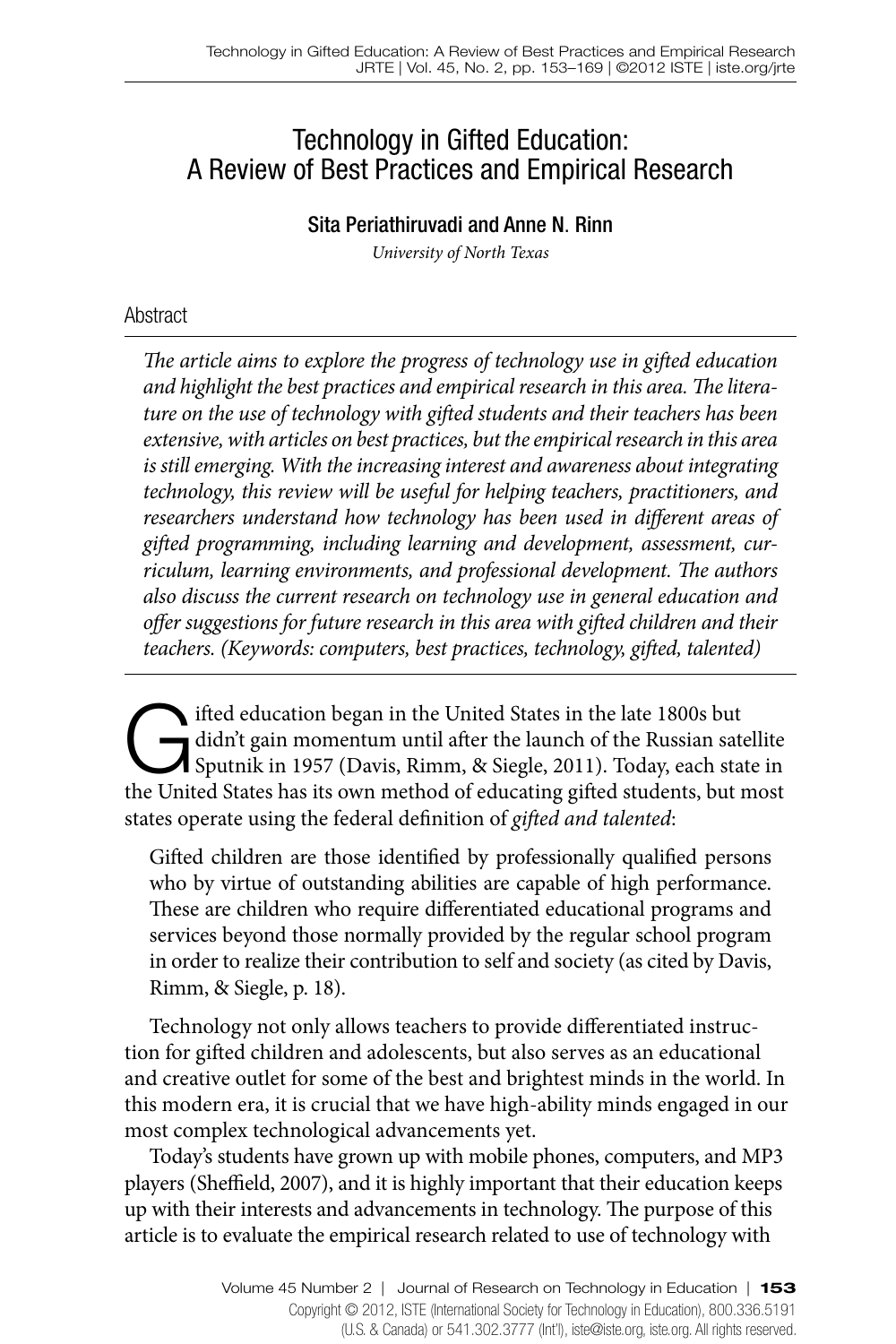gifted learners and their teachers. This review will contribute to the technology literature by putting into perspective the research articles in this area using the different strands in national gifted programming standards (National Association for Gifted Children [NAGC], 2010): learning and development, assessment, curriculum planning and instruction, learning environments, programming, and professional development. We chose these strands as the basis for this review because they provide a clear direction for systematic programming for gifted students and have been grounded in strong theory and research practices (NAGC, 2010). Moreover, the Association for the Gifted, a division of the Council for Exceptional Children (www.cectag.org), and NAGC have endorsed these strands' usefulness to gifted programming. We have also highlighted the recent research on technology use in general education and suggested topics for future research in this area for gifted programming.

This review of literature aimed to answer the following research questions:

- 1. What are some key findings of empirical research on technology use in gifted education?
- 2. How do the research reports on technology use with gifted students compare with descriptive and evaluative reports in this area?
- 3. What areas can future research studies in gifted education address to keep up with the technological advancements?

## Methodology

For the purpose of the review, we searched online databases, including ERIC, Education Research Complete, Academic Research Complete, and PsychArticles, using a Boolean combination of the following keywords: *computers, technology, gifted*, and *talented*. We used the Pre-K–Grade 12 Gifted Education Programming Standards (NAGC, 2010) as a context to organize the literature. The six strands of the programming standards include learning and development, assessment, curriculum planning, learning environments, programming, and professional development.

We considered only peer-reviewed articles with an empirical research focus and published during the 2000–2012 time period to include in this review. After reading the abstract descriptions of the articles, we shortlisted 23 research articles based on (a) their relevance to the different strands specified in the gifted education programming standards and (b) their focus on the use of technology with gifted students and their teachers. Of the research articles, nine were from journals in the field of gifted education—namely *Gifted Child Quarterly* (*n* = 3), *Journal for the Education of the Gifted* (*n* = 4), *Journal of Advanced Academics* (*n* = 1), and *Journal of Secondary Gifted Education*  $(n = 1)$ —and the remaining articles were published in multidisciplinary journals. Eleven of the studies used quantitative methods, seven used qualitative methods, and the remaining five studies involved mixed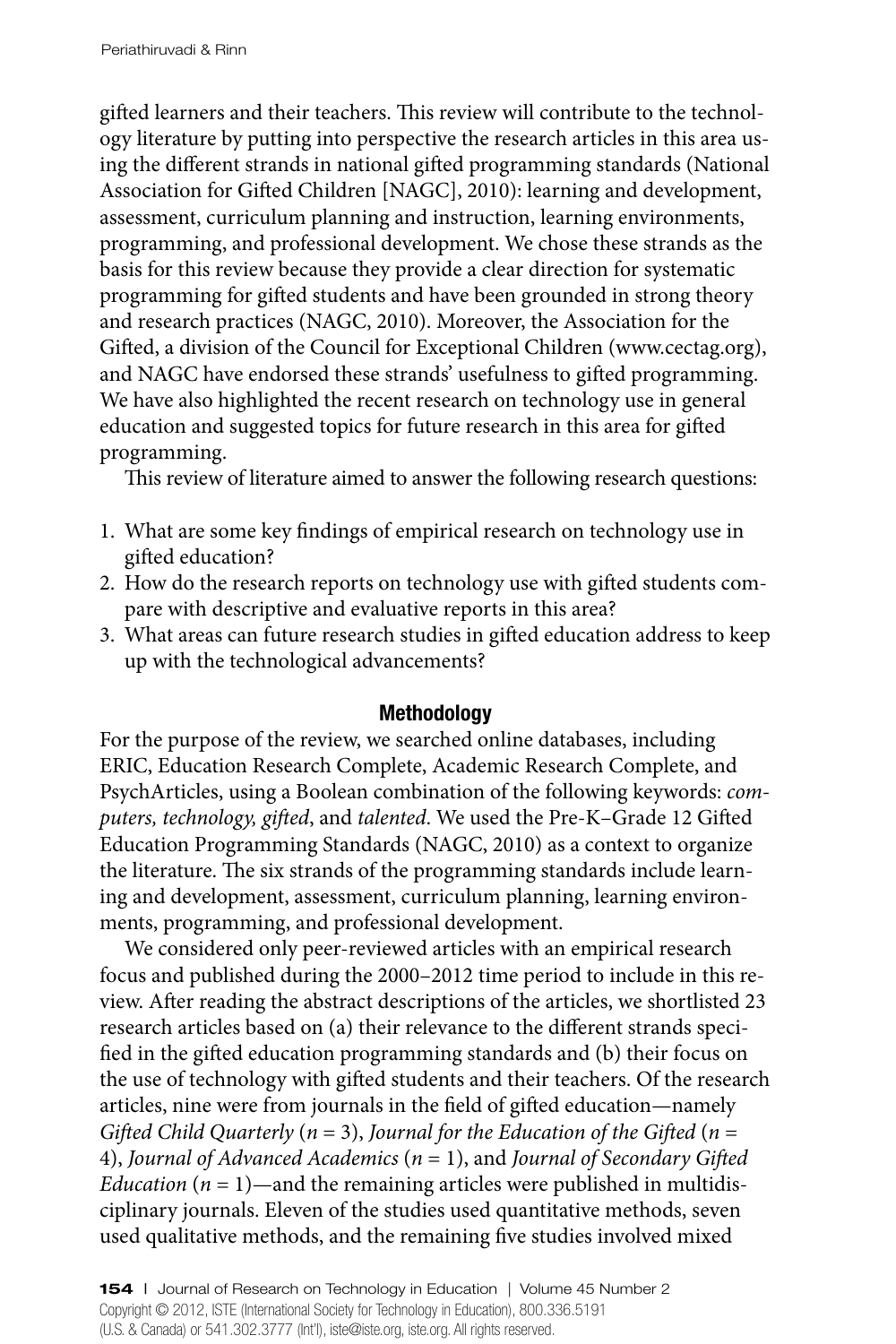methods of data analysis. The majority of the research articles examined the technology use of gifted adolescent students. Table 1 (pp. 156–157) presents a summary of the relevant research studies.

The search process revealed a strong contrast between the number of descriptive articles and the number of empirical research articles, as there were numerous descriptive reports on using technology with gifted learners. As these descriptive and evaluative reports offer a strong base for future research, the Discussion section of this article highlights a comparison of topics in descriptive and empirical research reports to identify gaps in the research literature.

#### Review of Literature

#### Technology for Learning and Development

The major themes in the research articles that focused on technology's role to support the learning and development needs of gifted children included an understanding of how their attitudes toward technology can affect their learning (Kahveci, 2010), computer-aided instruction using educational software (Dixon, Cassady, & Cross, 2005; Grimes & Warschauer, 2008), and an understanding of how technology influences their socio-emotional development (Yun, Chung, Jang, Kim, & Jeong, 2011).

Attitudes toward technology. Gifted students should have a developmentally appropriate understanding of their needs and how their beliefs influence their learning and behavior (NAGC, 2010). In a survey on the attitudes of gifted high school students toward technology usage (Kahveci, 2010), the majority of the participants reported that using technology was very relevant to their learning and that they used technology tools regularly in their everyday lives. Students in lower grades were more satisfied with using technology for learning than those in higher grades. When questioned on their confidence with using technology at an advanced level, female students reported lesser confidence than male students. However, all the participants indicated that they would not feel discouraged to let others know if they performed well in technology use and reported high interest in problem solving using technology.

Computer-aided instruction. Dixon et al. (2005) examined whether using computer tools helped to improve gifted adolescents' critical-thinking skills and quality of writing. They compared the critical-thinking abilities of gifted adolescents in two types of writing samples: handwritten and computertyped essays. They found that using computers was more effective for gifted boys, as they showed an 83% increase in the number of words in their computer-typed essays when compared to their handwritten essays. The authors suggested that the benefits of software for gifted boys were speed and efficiency. Consistent with the majority of research regarding girls' inclination toward English and language arts, gifted girls scored better than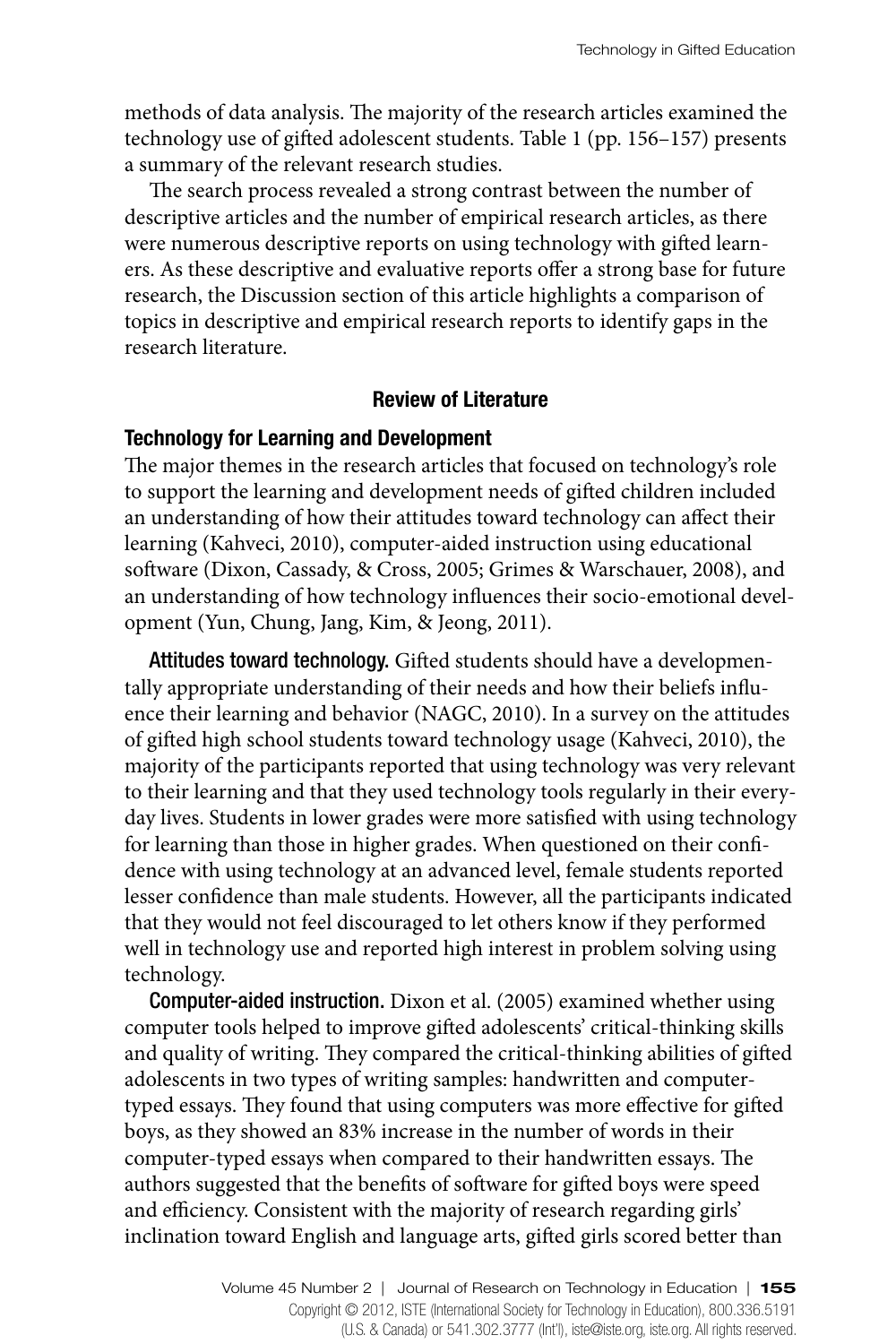| Author (Year)                                                      | Participants                                                                                                      | Methodology   | Focus                                                                |
|--------------------------------------------------------------------|-------------------------------------------------------------------------------------------------------------------|---------------|----------------------------------------------------------------------|
|                                                                    | Learning and Development                                                                                          |               |                                                                      |
| Dixon, Cassady, & Cross (2005)                                     | 99 gifted adolescents                                                                                             | Mixed methods | Writing and critical thinking                                        |
| Grimes & Warschauer (2008)                                         | 35 teachers and 878 elementary and middle school students                                                         | Mixed methods | Use of laptops                                                       |
| Kahveci (2010)                                                     | 158 gifted high school students in a special school in Turkey                                                     | Quantitative  | Student attitudes toward computers                                   |
| Yun, Chung, Jang, Kim, & Jeong (2011)                              | 22 gifted adolescents and 24 average peers in a controlled lab<br>setting to play an online game called Ultimatum | Quantitative  | Game called Utimatum for social skills                               |
|                                                                    | Programming                                                                                                       |               |                                                                      |
| Chan, Hui, Dickinson, Chu, Cheng, Cheung, & Kwai-Man<br>Luk (2010) | 29 high school gifted students in Hong Kong                                                                       | Mixed methods | Online enrichment program                                            |
| Gentry, Flower, & Nichols (2007)                                   | 20 middle school students                                                                                         | Qualitative   | Individualized textbooks                                             |
|                                                                    | <b>Learning Environments</b>                                                                                      |               |                                                                      |
| Blair (2010)                                                       | 7 middle and high school students and their parents                                                               | Qualitative   | Online course                                                        |
| Bohmova & Rostejnska (2009)                                        | 15 high school students in Czech and Slovak Republic                                                              | Qualitative   | Online course                                                        |
| Gadanidis, Hughes, & Cordy (2011)                                  | 32 middle school students from a rural school                                                                     | Qualitative   | Online discussion forum called Idea Construction<br>Zone (ICZ) forum |
| Ng & Nicholas (2010)                                               | 10 gifted adolescents from Australia, Malaysia, and UK                                                            | Qualitative   | Online course                                                        |
| Olszewski & Lee (2004)                                             | 99 honors and 85 AP students                                                                                      | Quantitative  | Online course                                                        |

Periathiruvadi & Rinn

<sup>156 |</sup> Journal of Research on Technology in Education | Volume 45 Number 2 Copyright © 2012, ISTE (International Society for Technology in Education), 800.336.5191 (U.S. & Canada) or 541.302.3777 (Int'l), iste@iste.org, iste.org. All rights reserved.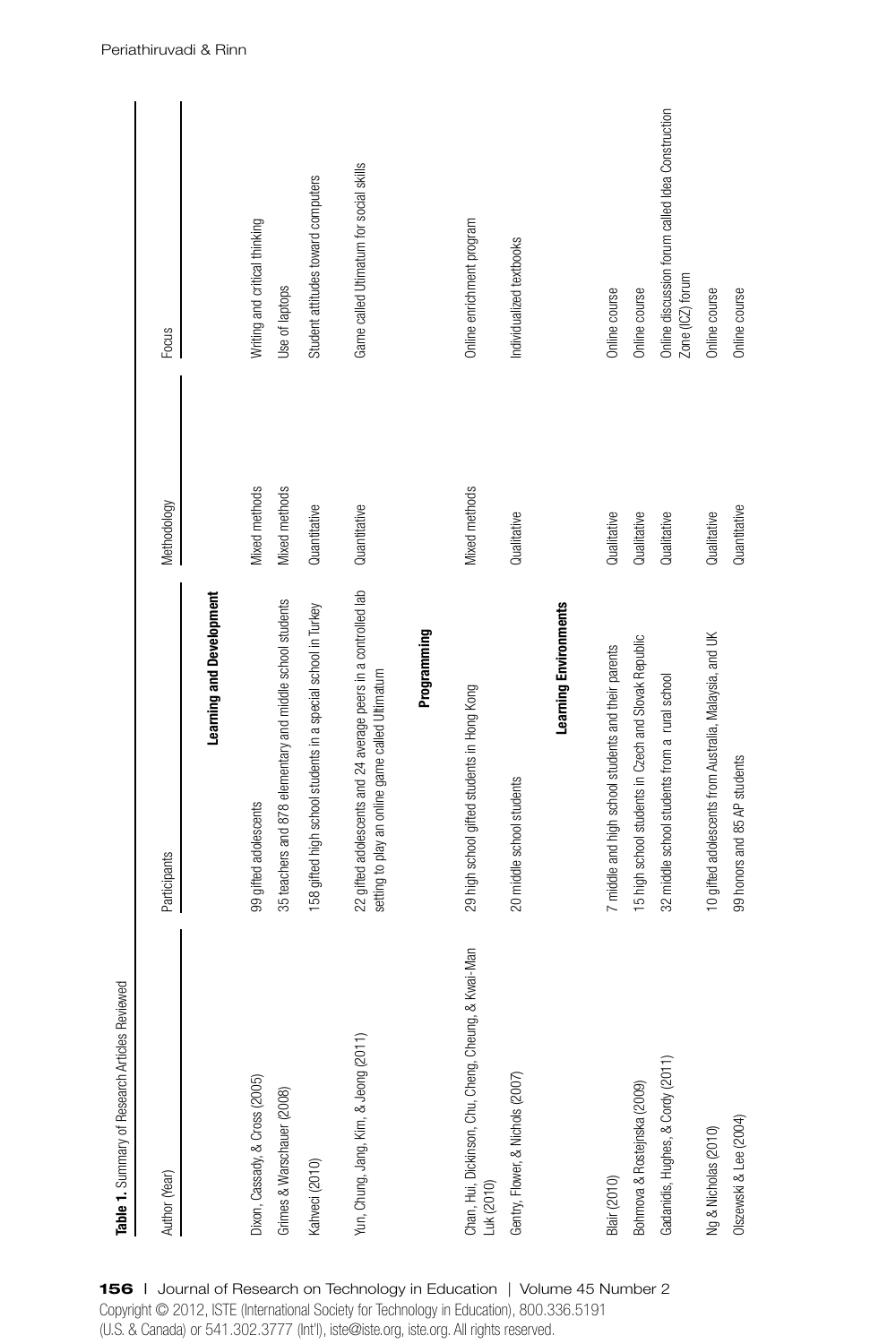| Calero, Garcia-Martin, Jimenez, Kazen, & Araque (2007)<br>Cope & Suppes (2002)<br>Steiner (2006) | 47 elementary-aged children, including 24 gifted<br>50 elementary aged children, including 25 gifted<br>103 gifted adolescents | Quantitative<br>Quantitative<br>Quantitative                      | Space Race game to assess strategic thinking<br>Self-regulation and concentration test<br>Computer-based assessment |
|--------------------------------------------------------------------------------------------------|--------------------------------------------------------------------------------------------------------------------------------|-------------------------------------------------------------------|---------------------------------------------------------------------------------------------------------------------|
|                                                                                                  | <b>Curriculum and Instruction Planning</b>                                                                                     |                                                                   |                                                                                                                     |
| Dove & Zitkovich (2003)                                                                          | 24 gifted elementary students                                                                                                  | Mixed methods: survey and open-<br>ended questions                | Inquiry skills in science                                                                                           |
| (2010)<br>Duda, Ogolnoksztalcacych, & Poland                                                     | 4 gifted adolescents                                                                                                           | Qualitative                                                       | Critical thinking in math                                                                                           |
| Gentry (2008)                                                                                    | 136 sixth grade gifted students                                                                                                | Quantitative                                                      | E-publishing                                                                                                        |
| Greene, Moos, Azevedo, & Winters (2008)                                                          | 98 middle school students                                                                                                      | Quantitative                                                      | Hypermedia                                                                                                          |
| Igo & Kiewra (2007)                                                                              | 43 high-achieving students from a southeastern university                                                                      | Quantitative                                                      | Note-taking software                                                                                                |
| Liu (2004)                                                                                       | 155 sixth grade students                                                                                                       | Mixed methods: assessment, survey,<br>observations and interviews | Hypermedia                                                                                                          |
|                                                                                                  | <b>Professional Development</b>                                                                                                |                                                                   |                                                                                                                     |
| Bangel, Enersen, Capobianco, & Moon (2006)                                                       | 12 undergraduate teacher candidates                                                                                            | Qualitative : interviews and class-<br>room observations          | Teacher attitudes                                                                                                   |
| Shaunessy (2007)                                                                                 | 418 teachers of gifted in elementary schools                                                                                   | Quantitative: survey research                                     | Teacher attitudes                                                                                                   |

Assessments Assessments

> Volume 45 Number 2 | Journal of Research on Technology in Education | 157 Copyright © 2012, ISTE (International Society for Technology in Education), 800.336.5191 (U.S. & Canada) or 541.302.3777 (Int'l), iste@iste.org, iste.org. All rights reserved.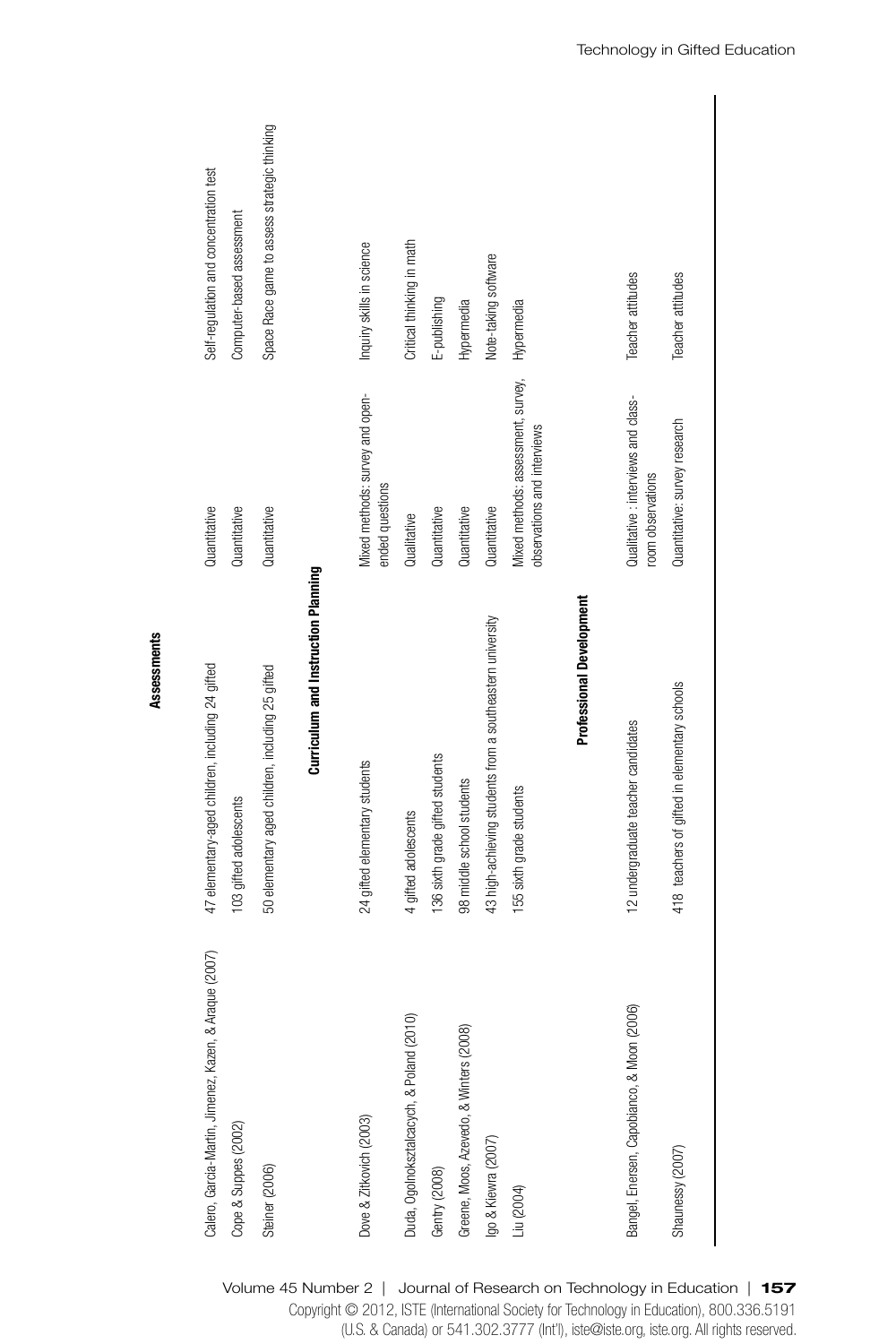the gifted boys in handwritten essays. However, when they used computers to write their essays, the gifted boys were able to score similar to the gifted girls. Grimes and Warschauer (2008) believed that allowing students to use laptops at both home and school has the potential to bring useful resources to the student instead of students going to the labs for a part of the school day. In their study, using laptops facilitated project-based learning and resulted in an increase in student initiative. None of the gifted learners reported that laptop use hindered their learning, whereas 97% reported a positive learning experience.

Technology to meet socio-emotional needs. Helping students become fully aware of social and emotional needs is crucial to their overall development. For the past decade, the increasing use of e-mail, chat, and blogs has influenced the experiences that gifted students face. Yun et al. (2011) used an online game called The Ultimatum to determine if gifted adolescents lacked in their social and emotional skills. This game is a decision-making game with two players—one who offers money and another who either accepts or rejects the offer—with a goal of earning more money. Gifted students were better than the average students in strategic decision making but lacked in the social aspect of the game, where they had to cooperate with the other player to earn more money in the game. They earned lower than their average-ability peers, as they were more sensitive to unfair money dealing in the game.

## Technology and Assessments

Three types of assessments have a huge impact on the success of a gifted program: assessments for identifying gifts and talents, ongoing assessments of student learning, and assessments that evaluate a gifted program to help meet the needs and strengths of gifted students (NAGC, 2010).

Computer-based assessment can be a great alternative to self-reports. Steiner (2006) used a computer program called Space Race to assess strategic thinking of gifted elementary students. The gifted students showed more sophistication in their strategic approach to playing the game and relied on high-level strategies even when lower strategies were equally effective. In another study, Calero, Garcia-Martin, Jimenez, Kazen, and Araque (2007) studied self-regulation efficiency of gifted students using a computer-based task, Self-Regulation and Concentration Test (SRTC). The computer game analyzed how students resisted distractions and temptations on the computer screen to stay focused on the task at hand. The elementary-aged gifted students in this study showed greater inhibition of distraction, larger memory capacity, and more self-motivation while working on the task. Online assessments were also effective for gifted high school students when Cope and Suppes (2002) examined the use of computer-based assessments with those enrolled in online courses. Such assessments allowed the instructors to analyze how much time their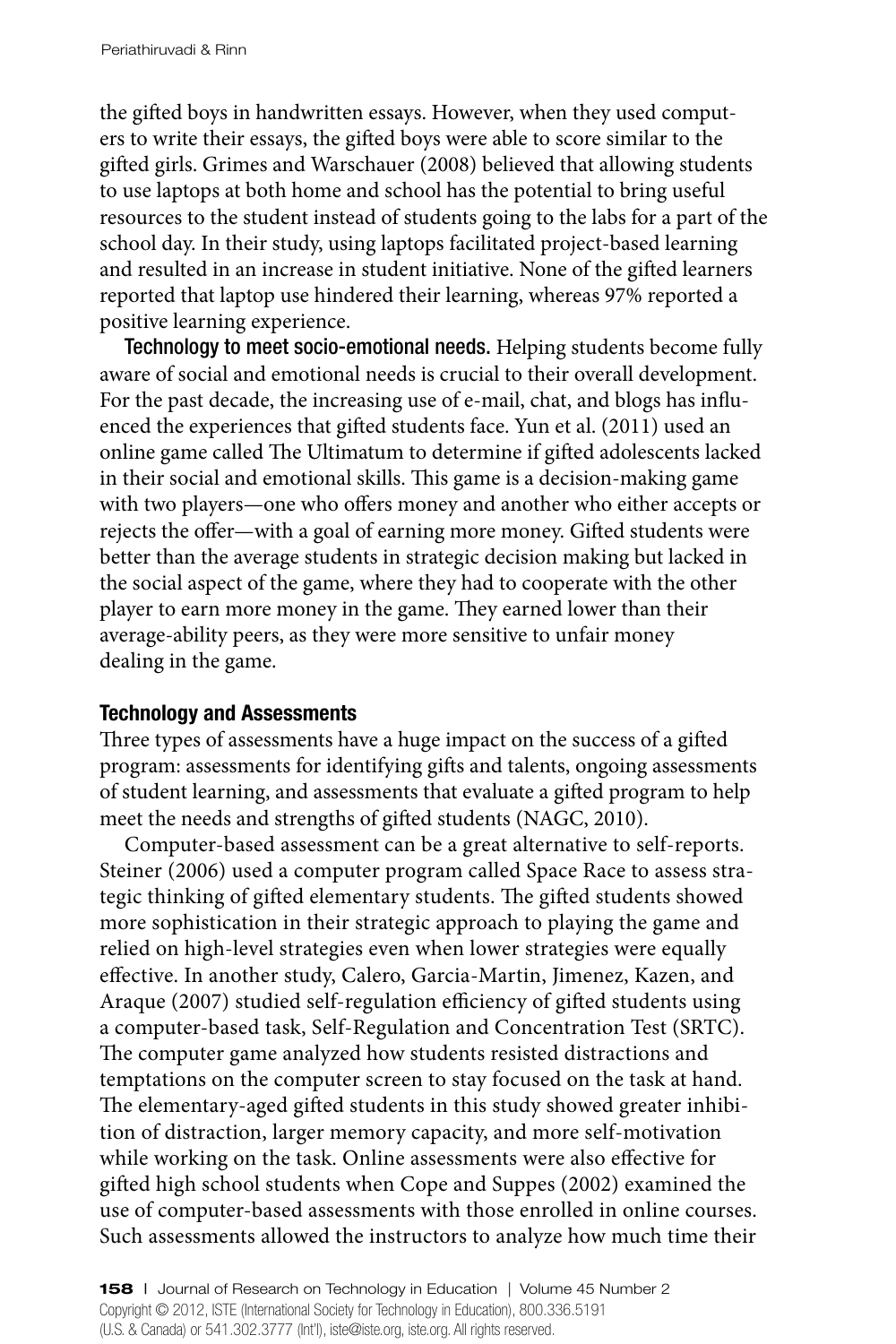students took to complete their assessments, and whenever a student spent more time on a particular section, they could analyze the data and help the student to understand difficult concepts.

#### Curriculum and Instruction Planning with Technology

Common themes on using technology in the curriculum included differentiating instruction to equip gifted students with  $21<sup>st</sup>$  century skills, such as inquiry skills (Dove & Zitkovich, 2003), problem-solving skills ( Liu,2004), critical thinking ( Duda, Ogolnoksztalcacych, & Poland, 2010; Gadanidis, Hughes, & Cordy, 2011), and self-regulating skills (Greene, Moos, Azevedo, & Winters, 2008), and for scaffolding their learning ( Gentry, 2008; Igo & Kiewra, 2007).

The findings from a study focusing on math curriculum (Duda et al., 2010) recommended that the use of technology should facilitate open-ended problem solving that allowed students to think critically. Gifted adolescents in this research worked with graphing calculators and emulator programs to solve equations. The use of graphing calculators also allowed the students to explore new concepts unfamiliar to them and helped them obtain a concrete understanding of math theories and problems. Another study (Gadanidis et al., 2011) reported similar findings: Middle school students who participated in short math program were actively engaged and enthusiastic when they worked with online plotting programs. The students were eager to share their results with each other. The digital drawing tool allowed students to express their math understanding visually. One example that Gadanidis et al. noted was how a student related a drawing of a side view of an open book to a semicircular prism.

Use of technology in science curriculum (Dove & Zitkovic, 2003) was also effective, as gifted elementary students in the classroom were highly proficient in using mobile communication tools. In this project, children used digital cameras and palm-held computers as they worked through five workstations set up to learn about the environment. Educational technologies were used not only to improve the gifted students' inquiry skills, but also as scaffolding tools. The authors noted the need for proper training, as the students performed better with technology tools for which they were given prior training. In another social studies classroom, Gentry (2008) found that e-publishing was effective for young students for creating student-authored books. All students showed improvement in their assessments, and gifted students improved the most. With the increasing use of Internet resources for referencing and taking notes for class assignments, in a similar study, Igo and Kiewra (2007) aimed to study how high-achieving students used note-taking software to perform "copy and paste" note-taking from online resources. Even when there was no restriction on the amount of text they could copy and paste, they were selective in what information they used from the Internet for note-taking.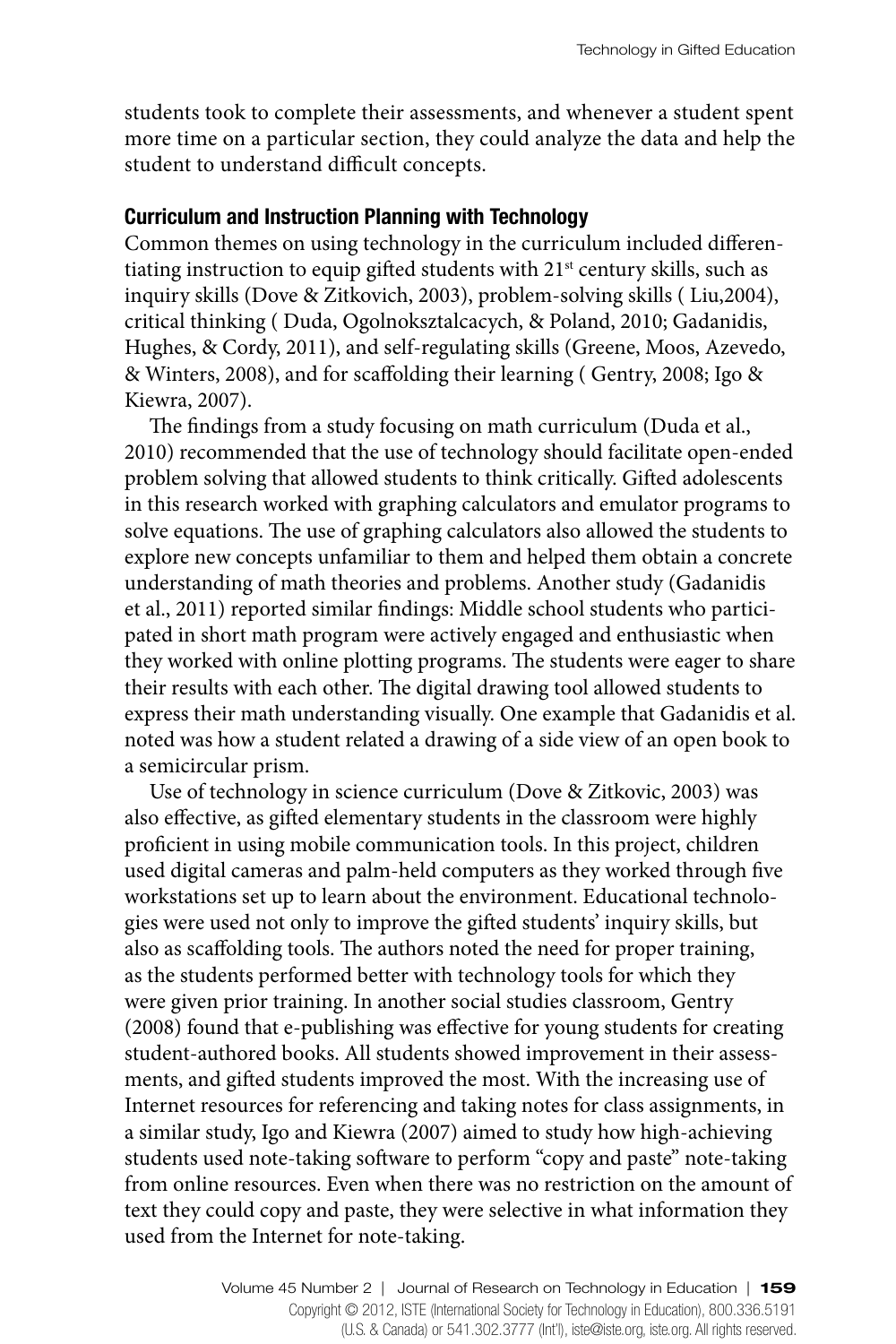Two studies explored the hypermedia learning environment. Liu (2004) explored the use of hypermedia technology by sixth graders in a problembased learning (PBL) environment. PBL is a student-centered learning approach that insists on authentic learning and solving problems in a real context to improve higher-order thinking skills (Liu, 2004). One of the main issues that students face when participating in PBL is the need for scaffolding. As hypermedia can provide information in different and rich media formats, Liu was interested to find whether this technology could be used as a scaffolding tool to encourage students to solve problems. The gifted students enjoyed working in a hypermedia environment and reported positive attitudes regarding learning with a computer. The results did not indicate any difference in attitude or performance of gifted boys and girls. Another study by Greene et al. (2008) assessed if and how gifted students differed in their use of self-regulation (SRL) strategies. The authors considered hypermedia an environment where students can learn in a nonsequential manner to meet their personal goals for learning. The gifted students in this study used high levels of self-regulating strategies as they summarized information in their own words and were able to coordinate relevant information.

#### Programming with Technology Tools

Gifted students should be provided with a variety of programming options, such as acceleration, enrichment, and individualized learning opportunities through independent study, mentorships, internships, and online courses (NAGC, 2010).

To attract gifted students to pursue careers in engineering education, Chan et al. (2010) recommended online engineering outreach programs for gifted students, especially for those from remote regions. Most of the students surveyed felt that the online enrichment program fostered higherorder thinking skills and social skills. Although they rated the guidance of their online mentors as helpful and inspiring, they wanted more face-to-face meetings with mentors. Ninety percent of the participants were males, and the need to encourage female students to pursue interests in STEM areas was noted. Individualizing learning is crucial to keep gifted students engaged and challenged in the general classroom. Gentry, Flower, and Nichols (2007) studied the use of technology for individualizing textbooks and what gifted students expected of their textbooks. The students preferred using the Internet along with the textbooks to enhance learning.

There is clearly a need for more research studies on special populations of gifted students, including twice-exceptional learners, gifted girls, and rural gifted students. In one study on rural gifted students with motor impairments, Belcastro (2005) pointed out that the lack of services available to these students was due to various barriers, including geographic location, sparse population, differing labor needs, and inadequate teacher preparation. Belcastro advocated for electronic technology as the solution to these

160 | Journal of Research on Technology in Education | Volume 45 Number 2 Copyright © 2012, ISTE (International Society for Technology in Education), 800.336.5191 (U.S. & Canada) or 541.302.3777 (Int'l), iste@iste.org, iste.org. All rights reserved.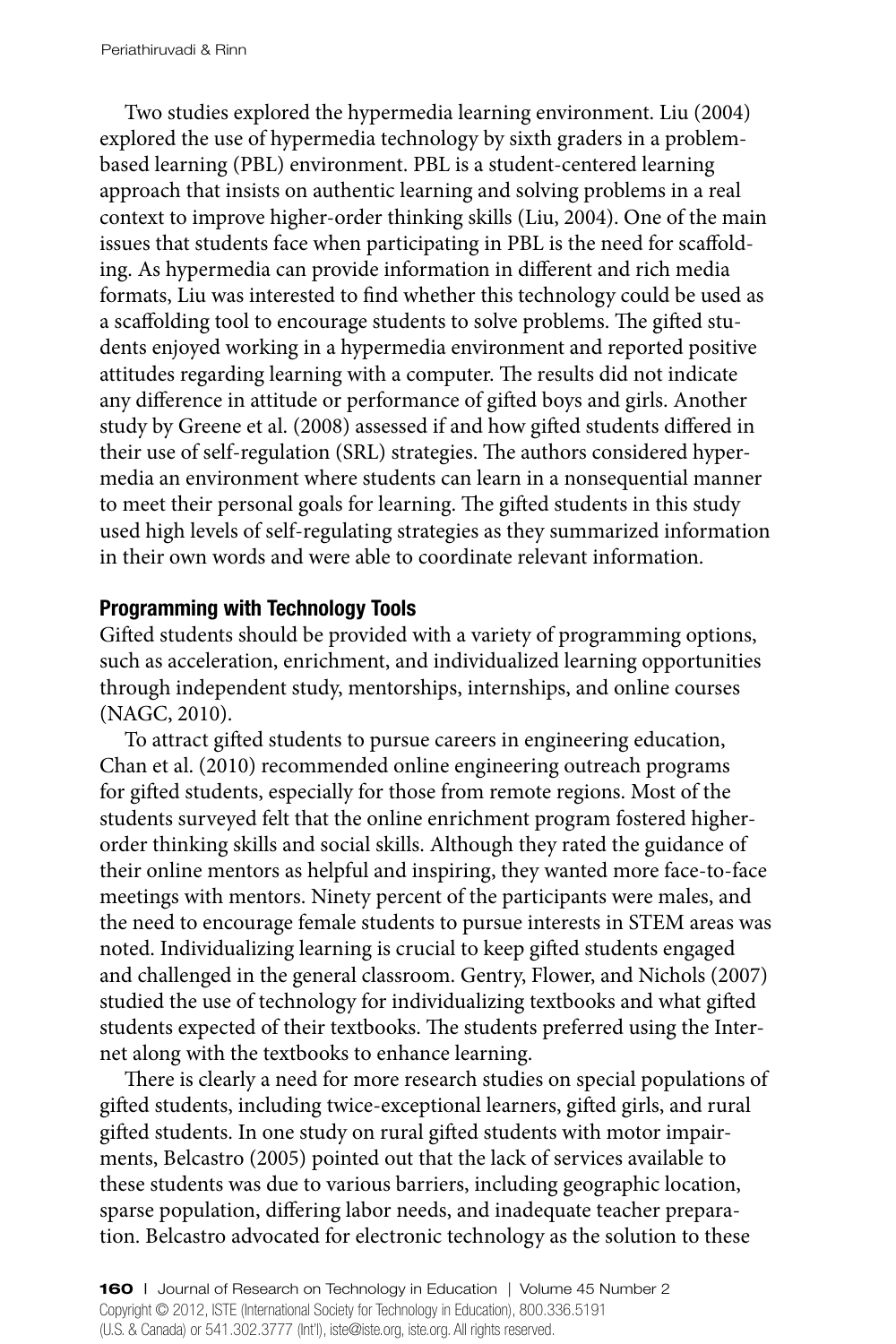various barriers. Computers connected to the Internet were great equalizers, because they made the outside world more accessible to rural gifted students with motor impairments. Belcastro noted that the funding for computer systems and the cost of training teachers and students were important considerations in implementing effective electronic technology for rural gifted students.

#### Technology in Varied Learning Environments

An effective learning environment for gifted students should be learner centered, encourage independence and innovation, offer various grouping options, and be flexible (Nugent, 2001). Studies on the effectiveness of online courses have reported several benefits for gifted learners and positive perceptions about learning online. In a study by Wallace (2009), younger gifted students and their parents were surveyed to examine whether online coursework can be effective for younger students. The younger gifted students indicated strong interest in the subject area of the online course and considered the online course less demanding than older gifted students did. Although these students rated their online instructor as highly helpful, they felt that using the software for online learning was difficult. The final grades indicated that young learners scored well and that the majority reported an increased interest in the subject. The parents of these children were satisfied that the online course was appropriate for their young children. The authors suggested that because teachers could not notice confusion during online instruction, students should be proactive in asking for help.

In a related study, one of the main factors that parents perceived as the benefit of online learning was flexibility (Blaire, 2010). In this study, parents reported that the online courses were flexible, in that their children (middle and high school) could take courses that were not offered in their schools as well as additional courses in their areas of interest, could accelerate through the curriculum as opposed to spending nine months in a traditional classroom, and could attend from home at a convenient time, which allowed the students to explore their other interests. Social aspects of the online classroom that encouraged students to be more open to offer ideas and opinions and interact with like-mined peers from different parts of the country were also deemed important.

Similar positive reactions to online learning were obtained from gifted adolescents. Olszewski-Kubilius and Lee (2004) researched why gifted adolescents preferred online courses and reported several reasons, such as desire to learn more about a particular content area, unavailability of face-to-face courses offered at their school, desire to study at their own pace or to get ahead, ability to gain advanced placement credit, and desire for extra coursework that they could not fit into their regular school schedules. The gifted adolescents liked studying advanced and challenging, self-paced online coursework. However, some students missed personal contact with teachers and peers and preferred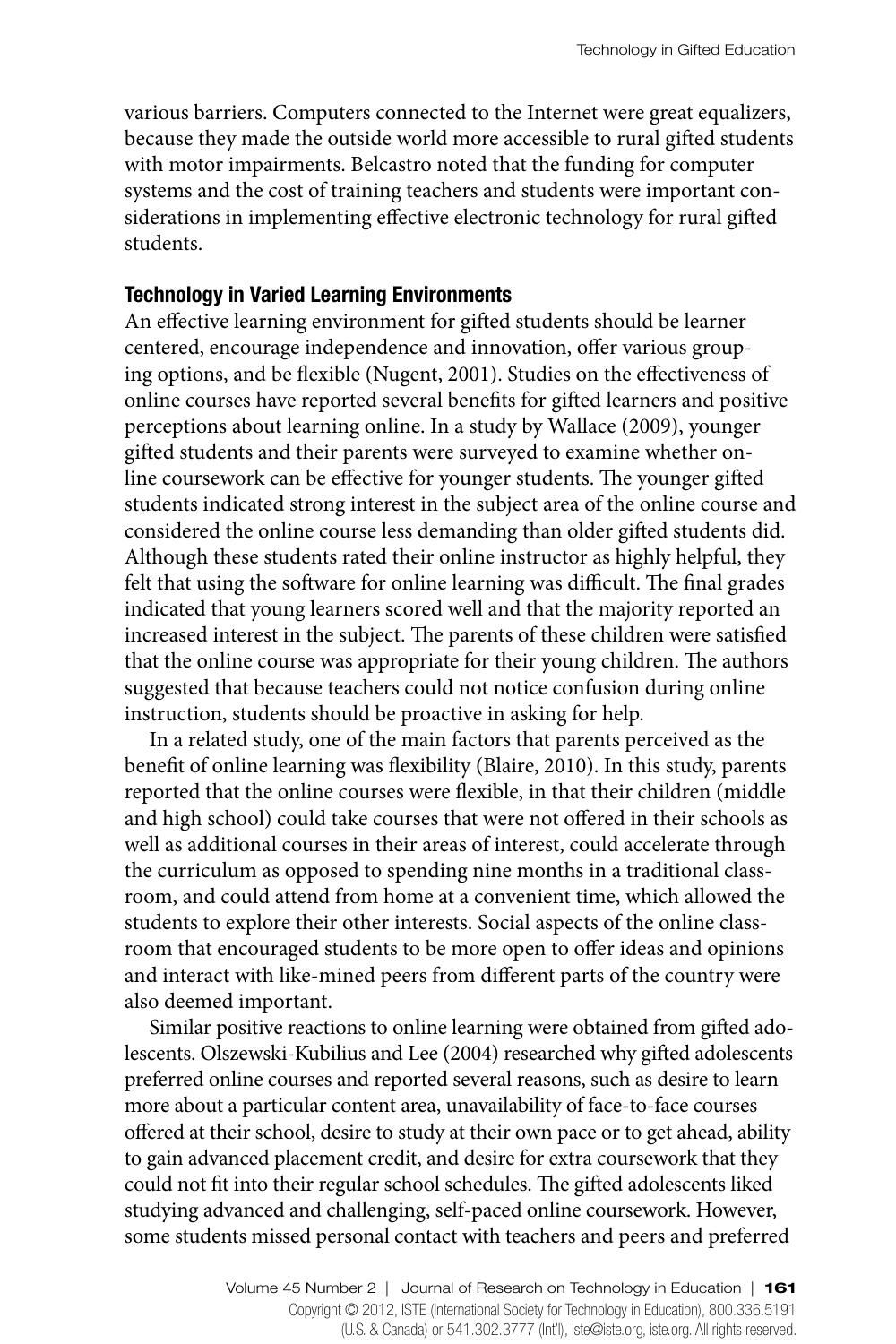more online or phone interactions. Although they were generally satisfied with the online program, they still wanted to use textbooks and written course materials. The authors noted that these students showed an increase in their Advanced Placement exam scores and recommended that online programs can help these students to set and achieve higher academic goals.

Bohmova and Rostejnska (2009) examined the effectiveness of an online chemistry course for gifted high school students, TALNET Online to Science, and found that properly organized online courses can increase the knowledge and problem-solving skills of these students. The gifted students enjoyed learning online and felt the skills they learned will be useful for their upperlevel studies. On their research on identifying the appropriate pedagogy for online learning for high-ability students, Ng and Nicholas (2010) outlined several important features that they observed during their research. Creating a virtual thinking community is possible through online courses, as they offer time to critically think and reflect. However, they found that online courses will be more beneficial if students progress from a structured to open learning environments, as the task completion rate was 75%, compared to just 25% when students were offered a totally open learning experience. They also noted the importance of the teacher's role to facilitate online learning.

Online discussion forums can be integrated in the curriculum to provide students more opportunities to think more deeply. For instance, in their study with middle school math students, Gadanidis (2011) integrated an online discussion forum called Idea Construction Zone, which not only offered a forum for collaborating with text messages, but also allowed students to include multimedia components, such as images and videos. Students also benefited from using editable wikis that allowed them to share their views and give/receive feedback from their peers. Students were actively engaged and eager to share their results with each other. Visual images and videos encouraged more communication.

## Professional Development Using Technology

However good a technology tool may be, the effectiveness of the tool on students' learning depends on how well the teachers use and integrate the technology in the curriculum. Today, the Internet has enabled teachers from remote corners of the world to receive help from other teachers all over the world. The International Society of Technology in Education (ISTE) and the National Association of Gifted Children (NAGC, 2010) standards have insisted on the effective use of technology by teachers for all students, especially gifted students. In a survey cited in Shaunessy (2005), a majority of the teachers considered technology to be a powerful tool and reported using technology tools for software applications, cooperative learning, project-based learning, student-created products, inquiry-based learning, and differentiation of instruction. However, in their study on professional development for gifted preservice teachers in teacher education programs, Bangel, Enersen, Capo-

162 | Journal of Research on Technology in Education | Volume 45 Number 2 Copyright © 2012, ISTE (International Society for Technology in Education), 800.336.5191 (U.S. & Canada) or 541.302.3777 (Int'l), iste@iste.org, iste.org. All rights reserved.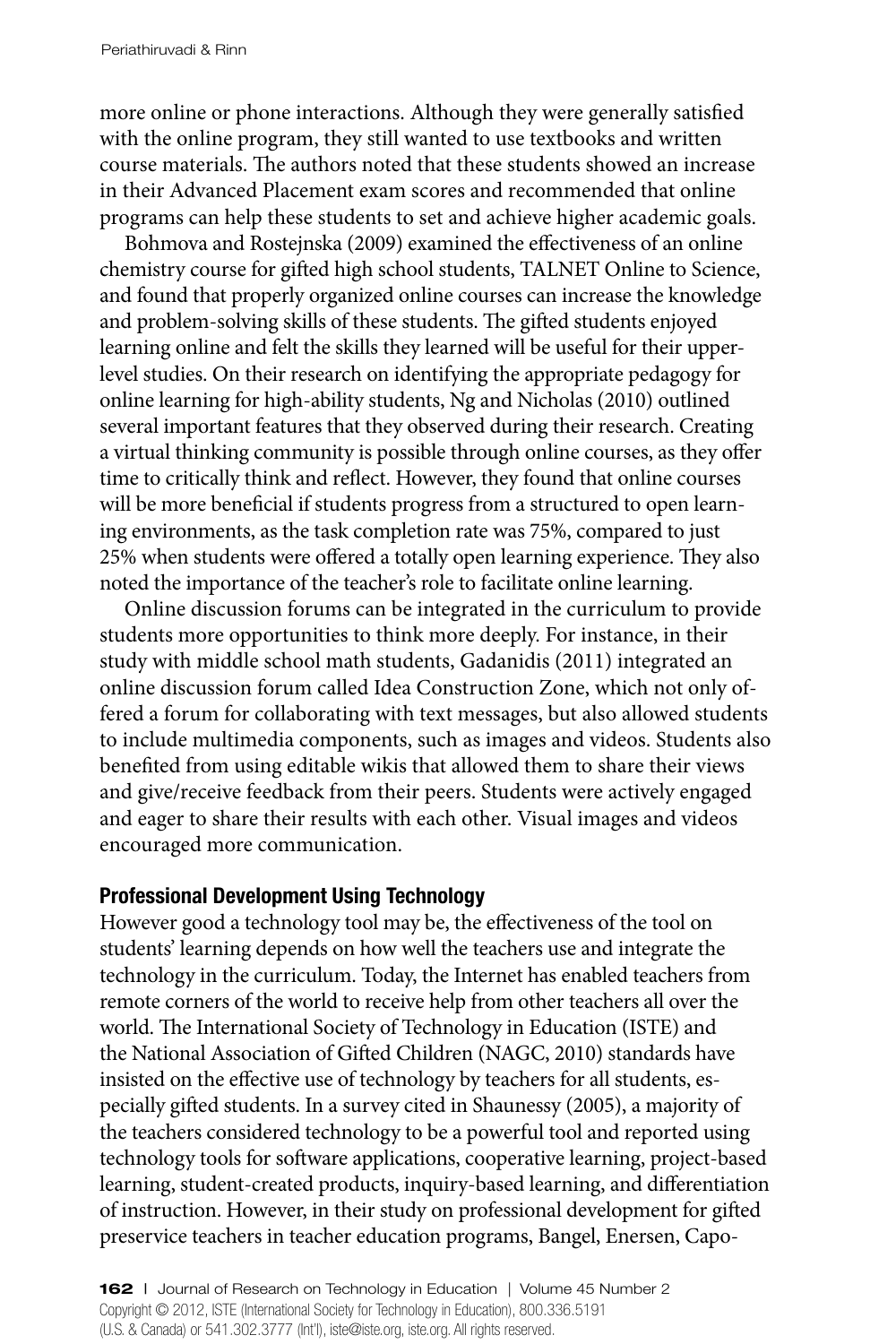bianco, and Moon (2006) noted that a majority of the participants reported that they were not ready to integrate technology in their teaching. Shaunessy (2005) also observed that 81% of GT teachers reported receiving fewer than 10 hours of technology training in a school year. Evidently, there is a need for more technology training for GT teachers at both teacher preparation programs and in schools. Shaunessy (2007) examined GT teachers' attitudes toward e-mail, Web, and multimedia and what they perceived their students' attitudes toward computer to be. Training in technology was the strongest predictor of their attitudes toward technology. It is also worth noting that graduate coursework did not contribute much to teachers' attitudes toward technology. Shaunessy (2007) suggested that future studies should investigate how, when, and why GT teachers use technology.

## **Discussion**

Technology tools have been used in gifted education more frequently in the past decade and will be even more inevitable in the future. This article aimed to highlight the empirical research in this area using the key strands in Pre-K–12 2010 Gifted Programming Standards (NAGC, 2010) as a context for organizing the research findings. To help structure this literature review, we asked three research questions. The following sections present answers to these questions based on our analysis of (a) research on technology use in gifted education, (b) descriptive and evaluative articles relevant to the topics addressed here (published in gifted education journals during 2000 to 2012), and (c) recent research trends in general education (Maddux, 2009; Maddux, Gibson, & Dodge, 2010; Martin et al., 2011).

## Key Findings

The overall findings indicate that gifted students reported positive perceptions about using technology for their learning. Clearly, empirical research on emerging Web 2.0 technologies and their effectiveness with gifted students needs more attention. The current research on technology use in gifted education has primarily focused on the impact of technology tools on student learning in areas of critical thinking and adapting curriculum to make it more challenging (Dixon et al., 2005; Duda et al., 2010; Ng & Nicholas, 2010) . Online learning was one of the prominent topics of interest. Empirical research on online learning has shown them to be effective for both younger and older students (Olszewski-Kubilius & Lee, 2004; Wallace, 2009). Students of all ages equally enjoyed the flexibility and online social interaction (Blaire, 2010). Discussion forums (Gadanidis et al., 2011) seem to play a critical role in online learning, as gifted students reported being able to freely share their views and reflect on their learning. However, students missed personal faceto-face contact with teachers in online classrooms, and there was also a need for scaffolding. Research on special populations of gifted students and technology training for teachers of gifted students was limited.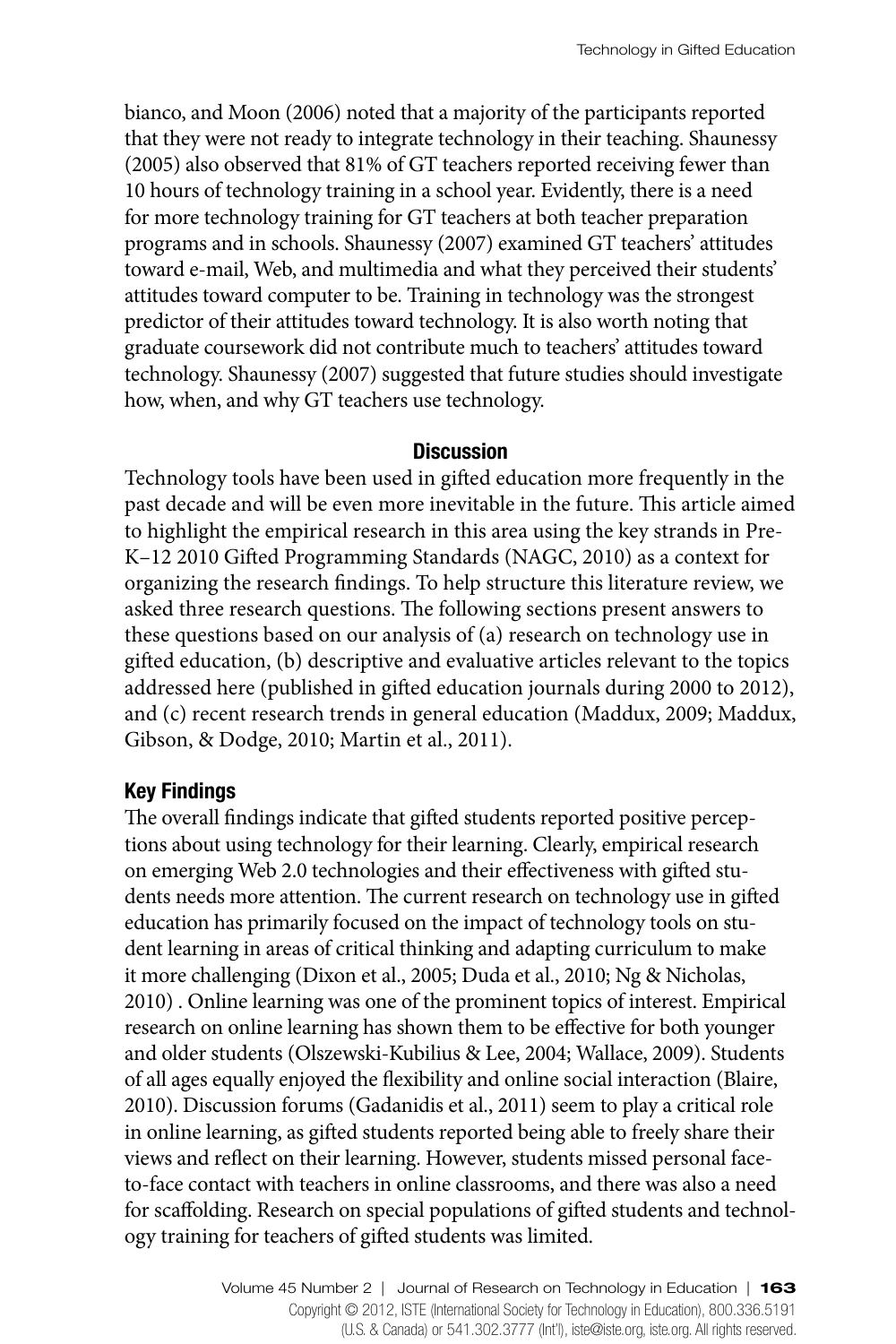## Limitations of this Review

There are some limitations to the study that should be considered before making conclusive decisions about using technology tools with gifted students. This review did not adequately compare and contrast the effectiveness of specific technology tools for gifted students at various stages of their lives. The limitation was in part due to the scarcity of research studies and the scant spread of empirical studies across a decade of research in this area. Another limitation is the accuracy of classification of the research articles based on the strands of gifted education standards. Although we used our judgment to classify the research articles based on the most appropriate strand of gifted education, some research studies could fit multiple strands.

## Directions for Future Research

As mentioned earlier, the number of descriptive articles (*n* = 159) about technology use in gifted education outnumbered the empirical research articles ( $n = 24$ ) in this area. Although an elaborate review of descriptive articles is beyond the scope of this article, the intent for this comparison was to identify gaps in the research literature and guide future research based on these descriptive articles.

First, to meet the unique developmental needs of gifted students, more research on addressing their social and emotional needs using technology will be indispensable. Many gifted students are skilled in computer technologies and feel a sense of belonging to the world while browsing the Internet. This helps them to resolve psychosocial conflicts and boost their competence and identity development (Cross, 2004). In fact, terms such as nerd and geek that were once considered derogatory are now viewed more positively as referring to one's expertise with technology (Cross, 2005). On the other hand, Siegle (2010) cautioned about issues that gifted students face as a result of cyberbullying and sexting. Teachers and parents of gifted children should not assume that their children's social and emotional development always matches their intellectual development. Teaching safe practices when using the Internet, modeling proper use of technology resources, and monitoring children are some ways that parents and teachers can help avoid such problems (Siegle, 2010).

Second, descriptive articles on the use of technology to enhance curriculum for gifted learners have suggested the need to explore the numerous ways that the Internet and Web 2.0 tools can uniquely benefit gifted students. Readers are referred to Siegle (2007) to understand how various interesting activities, such as creating commercials, podcasts, and blogs, can encourage students to express their views and exhibit their understanding of content. Current research on using technology for 21st century skills (Dove & Zitkovich, 2003; Duda et al., 2010; Liu, 2004) has shown positive results for improving critical-thinking skills and differentiating curriculum for gifted students. More research on collaboration and communication opportunities over the Internet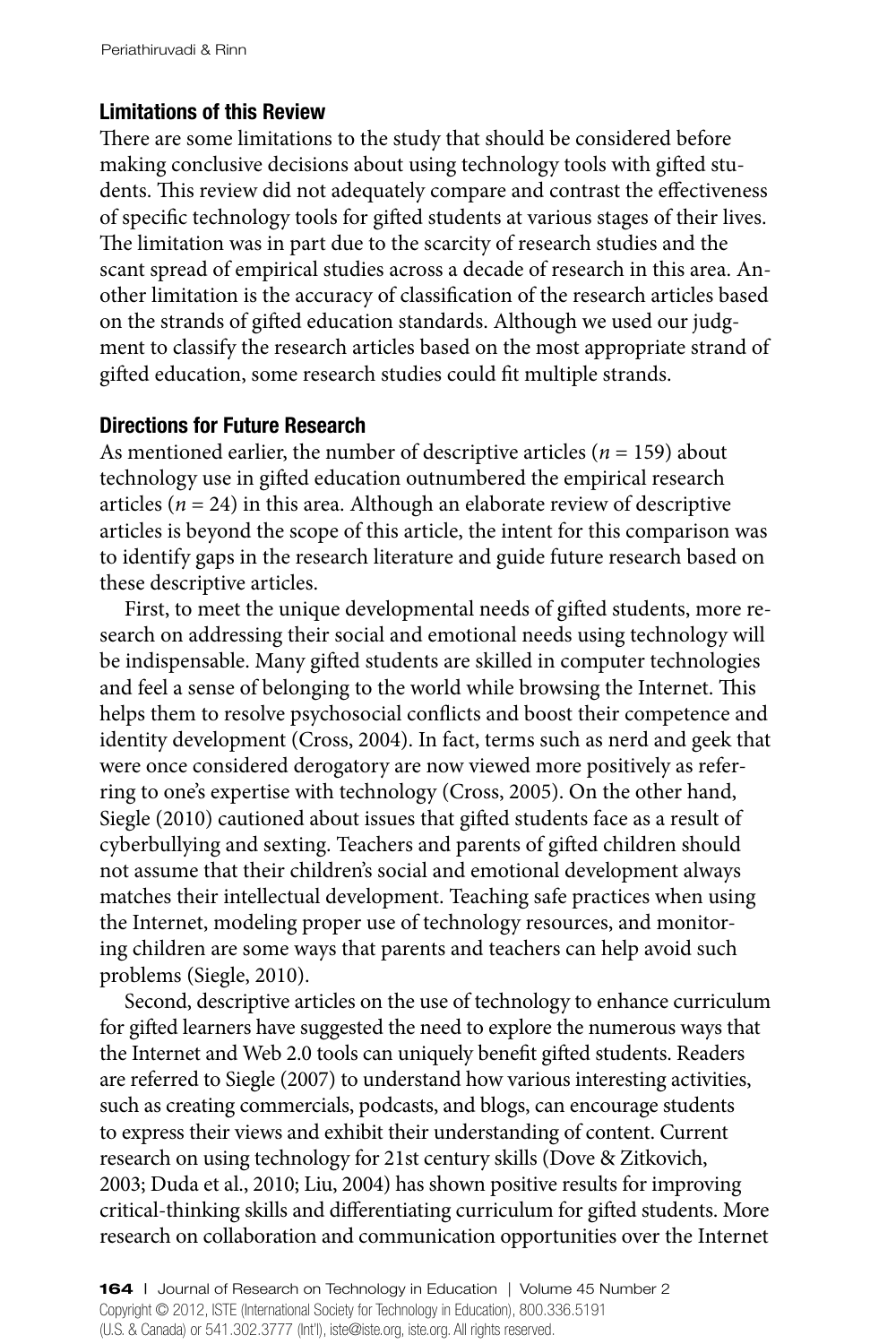is required. Gifted students, like all students, should be guided to selectively and efficiently use the Internet to support their learning strengths and needs (Schneider, 2009). As information overload and biased information available on the Internet can be major obstacles to using the Internet for learning, Schneider suggested using search engines dedicated to children, using browsers' safe search filter features, and modeling how to search, select, and evaluate resources from the Internet. Additional research on challenges and opportunities when using the Web can advance more effective practices.

Third, more research on the use of electronic portfolios and computer adaptive tests (CATs) will provide a broader perspective on technologybased assessments. Alternate assessments, such as e-portfolios, can help with assessing students' ongoing progress. Examples include digital photographs of students' projects, audio files of students' conversations during group work, and scanned pictures of students' art to document their learning (Siegle, 2002). In addition, CATs that present students with different test items based on their performance can be useful for preventing gifted students from getting bored or frustrated with the assessments. CATs can also be helpful for tracking students' growth over time in different content areas and challenging them in areas of their interests (Clark, 2004).

Fourth, many descriptive and evaluative reports have extensively discussed programming and providing various learning environments using technology. Some important questions for future research are:

- 1. How can we foster leadership abilities in gifted students (Gonsoulin, Ward, & Figg, 2006)?
- 2. What are some venues on the Internet that can provide opportunities for telementoring (Siegle, 2003) and forming enrichment clusters (Eckstein, 2009a; Renzulli & Reis, 2005) to benefit gifted learners from different parts of the world?
- 3. How can special populations of gifted students, including gifted girls, gifted adolescents, twice-exceptional students, and rural gifted students, benefit from emerging technologies (Belcastro, 2005; Heilbronner, 2009; Sheffield, 2007; Weber & Cavanaugh, 2006)?
- 4. What technology skills do gifted learners need to become responsible global citizens? (Gibson, Rimmington, & Landwehr-Brown, 2008),
- 5. What unique challenges do gifted children face while socializing on the Internet? Are dedicated websites, such as the Gifted Kids Network (Eckstein, 2009b), which allow gifted students to not only socialize with each other and share their interests but also discuss issues or concerns related to perfectionism or peer relations, more beneficial than generic social networks such as Facebook and MySpace?

Finally, a bibliometric analysis by Martin et al. (2011) identified social Web technologies, including Web 2.0 technologies, games, and mobile devices, as the most important technologies for education and pointed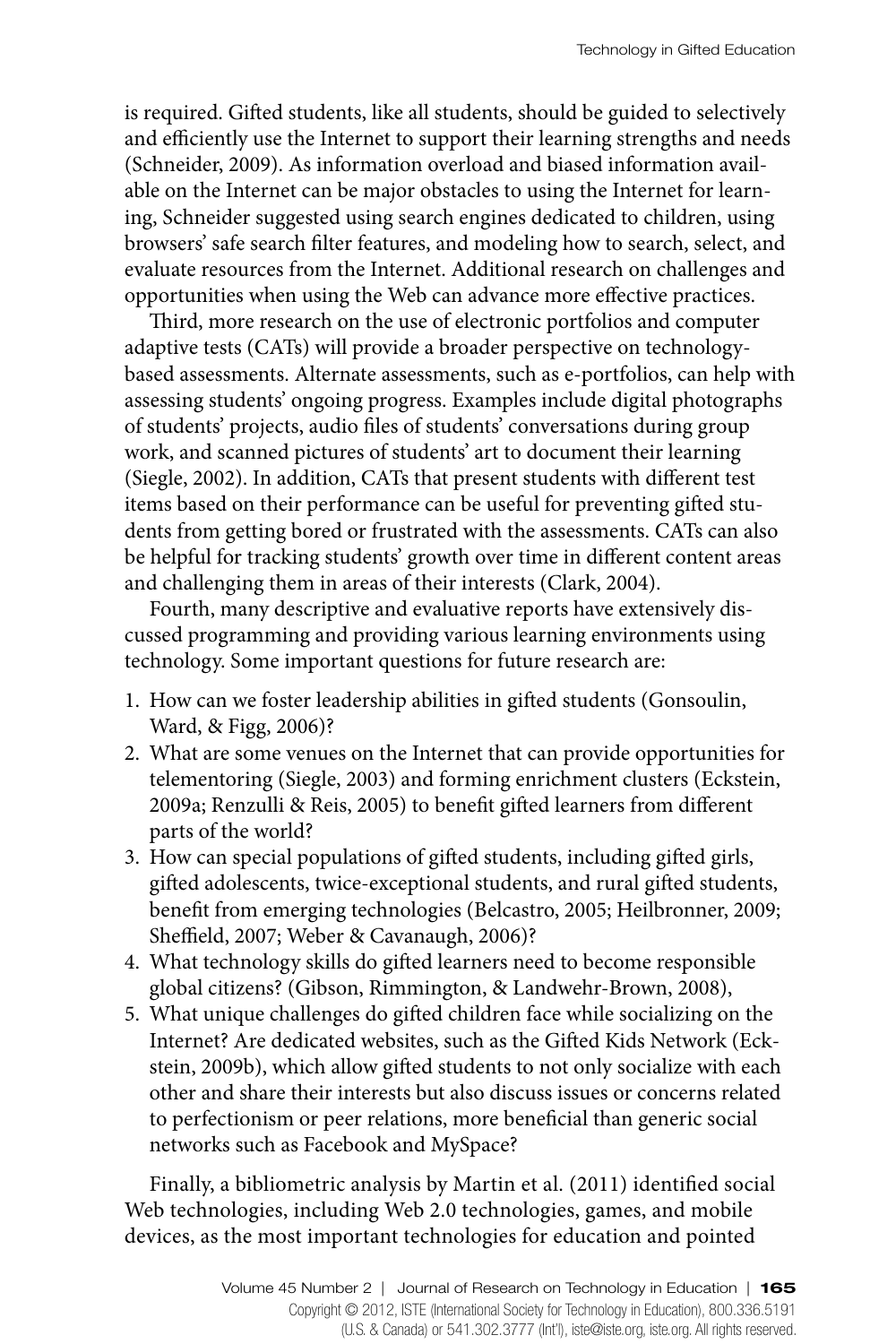out that research in general education reflected use of these technologies. Another area in technology where gifted education needs to keep up with general education is teacher technology professional development. As Besnoy (2007) noted, although most teachers are interested in using technology, they are not ready to integrate technology because of lack of sufficient and continuous professional development in technology and lack of access to resources. To enable this, technology training for teachers of gifted students, as in other areas of professional development, should be long term and ongoing. Topics from research highlights in technology and teacher education (Maddux, 2009; Maddux et al., 2010) also included addressing learner differences and engaging students through various emerging technologies, such as games, virtual worlds, mobile technologies, and online social networking. Finally, researchers can design and evaluate frameworks to promote innovative thinking and differentiating instruction for gifted and talented students.

## Implications for Practice

Most researchers and practitioners have strongly discouraged using technology merely for drill and practice (Dixon et al., 2005; Siegle, 2003), as they emphasize using technology for advancing 21st century skills, such as critical thinking, creativity, and problem solving. Most important for gifted students, the use of technology should be geared to meeting not only their learning needs, but also their social and emotional needs (Cross, 2004; Cross, 2005) to help gifted students feel a sense of belonging and connection.

Technology strongly influences the everyday life of today's students, and their learning experiences in school should reflect this to prepare them for their futures. Based on our review, we observed that the research on technology use for gifted students and their teachers is minimal. Evidently, there is a need for more empirical research on using various technology tools and assessing their effectiveness for teaching gifted children. With the increasing interest and awareness about integrating technology, more research in this area will build a strong and quality education for 21<sup>st</sup> century learners.

## Author Notes

*Sita Periathiruvadi is a doctoral student majoring in education computing in the Department of Learning Technologies at the University of North Texas. Her research interests focus on college students' Internet use and STEM career interests as well as on technology training for special education and gifted education teachers. Please address correspondence regarding this article to Sita Periathiruvadi, Department of Learning Technologies, University of North Texas, Denton, TX 76203. E-mail: sitaperi@gmail.com*

*Anne N. Rinn is an associate professor in the Department of Educational Psychology at the University of North Texas. Her research interests focus on the intellectual, social, and emotional development of gifted adolescents and college students.*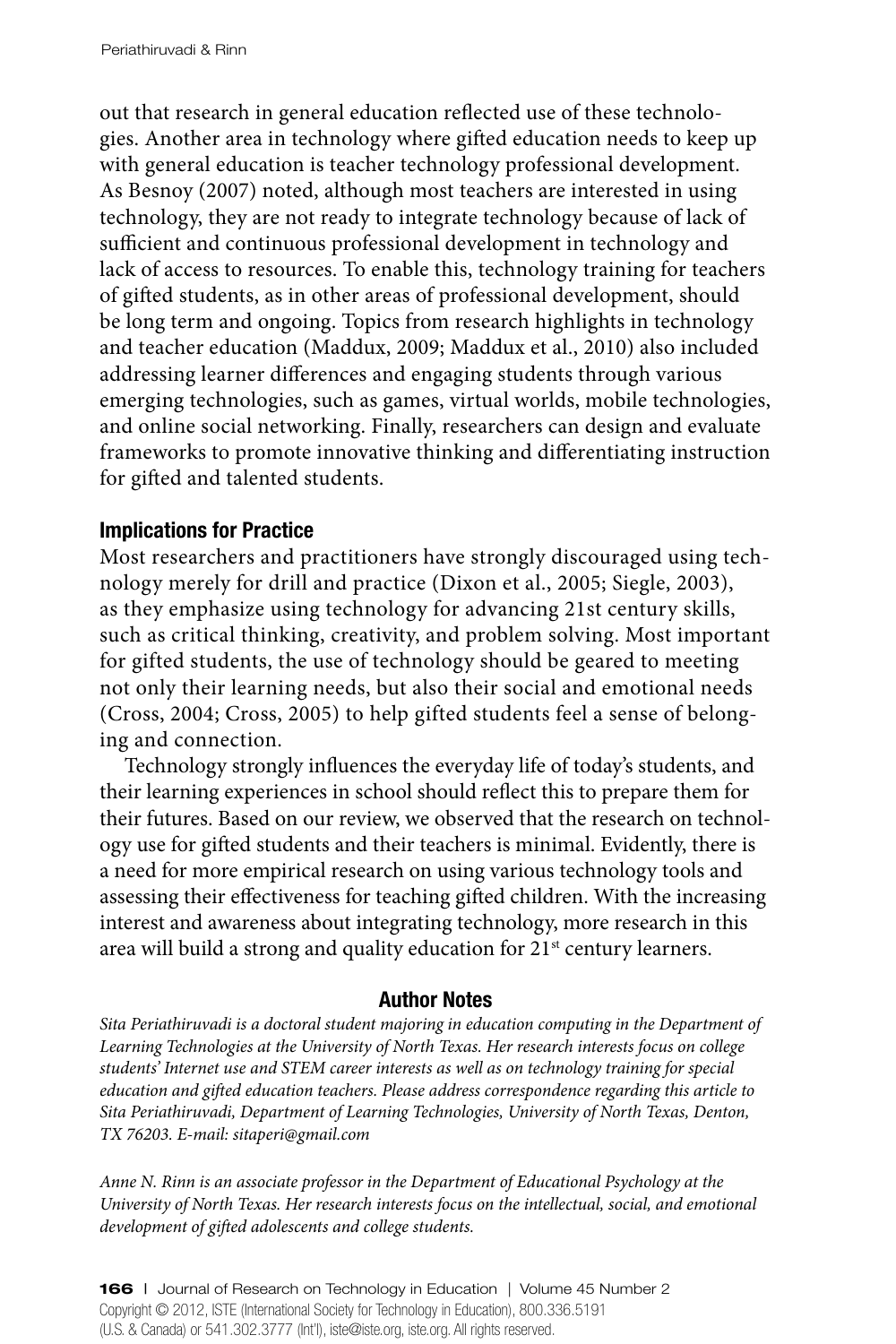#### References

- \*Bangel, N. J., Enersen, D., Capobianco, B., & Moon, S. M. (2006). Professional development of preservice teachers: Teaching in the Super Saturday program. *Journal for the Education of the Gifted, 29*(3), 339–361.
- Belcastro, F. (2005). Electronic technology: Hope for rural gifted students who have motor impairment of the hands. *Journal of Developmental & Physical Disabilities, 17*, 237–247. doi:10.1007/s10882-005-4380-1
- Besnoy, K. (2007). Creating a personal technology improvement plan for teachers of the gifted. *Gifted Child Today, 30*(4), 40–44.
- \*Blair, R. (2010). Online learning for gifted students from the parents' perspectives. *Gifted Child Today, 34*(3), 28–30.
- \*Bohmova, H., & Rostejnska, M. (2009). Chemistry for gifted and talented: Online course on TALNET. *Problems of Education in the 21st Century, 11*, 14–20.
- \*Calero, M. D., García-Martín, M. B., Jiménez, M. I., Kazén, M., & Araque, A. (2007). Selfregulation advantage for high-IQ children: Findings from a research study. *Learning & Individual Differences, 17,* 328–343. doi:10.1016/j.lindif.2007.03.012
- \*Chan, Y., Hui, D., Dickinson, A. R., Chu, D., Ki-Wai Cheng, D., Cheung, E., & Luk, K.-M. (2010). Engineering outreach: A successful initiative with gifted students in science and technology in Hong Kong. *IEEE Transactions in Education, 53*, 158–71. doi:10.1109/ TE.2009.2030178
- Clark, L. (2004). Computerized adaptive testing: Effective measurement for all students. *T.H.E. Journal, 31*(10), 14–18.
- \*Cope, E. W., & Suppes, P. (2002). Gifted students' individual differences in distancelearning computer-based calculus and linear algebra. *Instructional Science, 30*, 79–110. doi:10.1023/A:1014783805716
- Cross, T. (2004). Technology and the unseen world of gifted students: Social emotional needs. *Gifted Child Today, 27*(4), 14–15.
- Cross, T. (2005). Nerds and geeks: Society's evolving stereotypes of our students with gifts and talents. *Gifted Child Today, 28*, 26–65.
- Davis, G. A., Rimm, S. B., & Siegle, D. (2011). *Education of the gifted and talented* (6<sup>th</sup> ed.). Boston: Pearson.
- \*Dixon, F., Cassady, J., Cross, T., & Williams, D. (2005). Effects of technology on critical thinking and essay writing among gifted adolescents. *Journal of Secondary Gifted Education, 16*, 180–189.
- \*Dove, M. K., & Zitkovich, J. A. (2003). Technology-driven group investigations for gifted elementary students. *Information Technology in Childhood Education Annual*, 16, 223-241.
- \*Duda, B. J., Ogolnoksztalcacych, Z. S., & Poland, Z. (2010). Mathematical creative activity and graphic calculator. *International Journal of Technology in Mathematics Education, 18*(1), 3–14.
- Eckstein, M. (2009a). Enrichment 2.0: Gifted and talented education for the 21st century. *Gifted Child Today, 32*(1), 59–63.
- Eckstein, M. (2009b). The gifted kids network: 2008 pilot. *Gifted Child Today, 32*, 20–28.
- \*Gadanidis, G., Hughes, J., & Cordy, M. (2011). Mathematics for gifted students in an arts- and technology-rich setting. *Journal for the Education of the Gifted, 34*(3), 397–433. doi:10.1177/016235321103400303
- \*Gentry, J. (2008). E-publishing's impact on learning in an inclusive sixth grade social studies classroom. *Journal of Interactive Learning Research, 19*, 455–467.
- \*Gentry, J., Flower, T., & Nichols, B. (2007). Textbook preferences: The possibilities of individualized learning in social studies with an individualized textbook. *Journal of Interactive Learning Research, 18*, 493–510.
- Gibson, K. L., Rimmington, G. M., & Landwehr-Brown, M. (2008). Developing global awareness and responsible world citizenship with global learning. *Roeper Review, 30,* 11–23. doi:10.1080/02783190701836270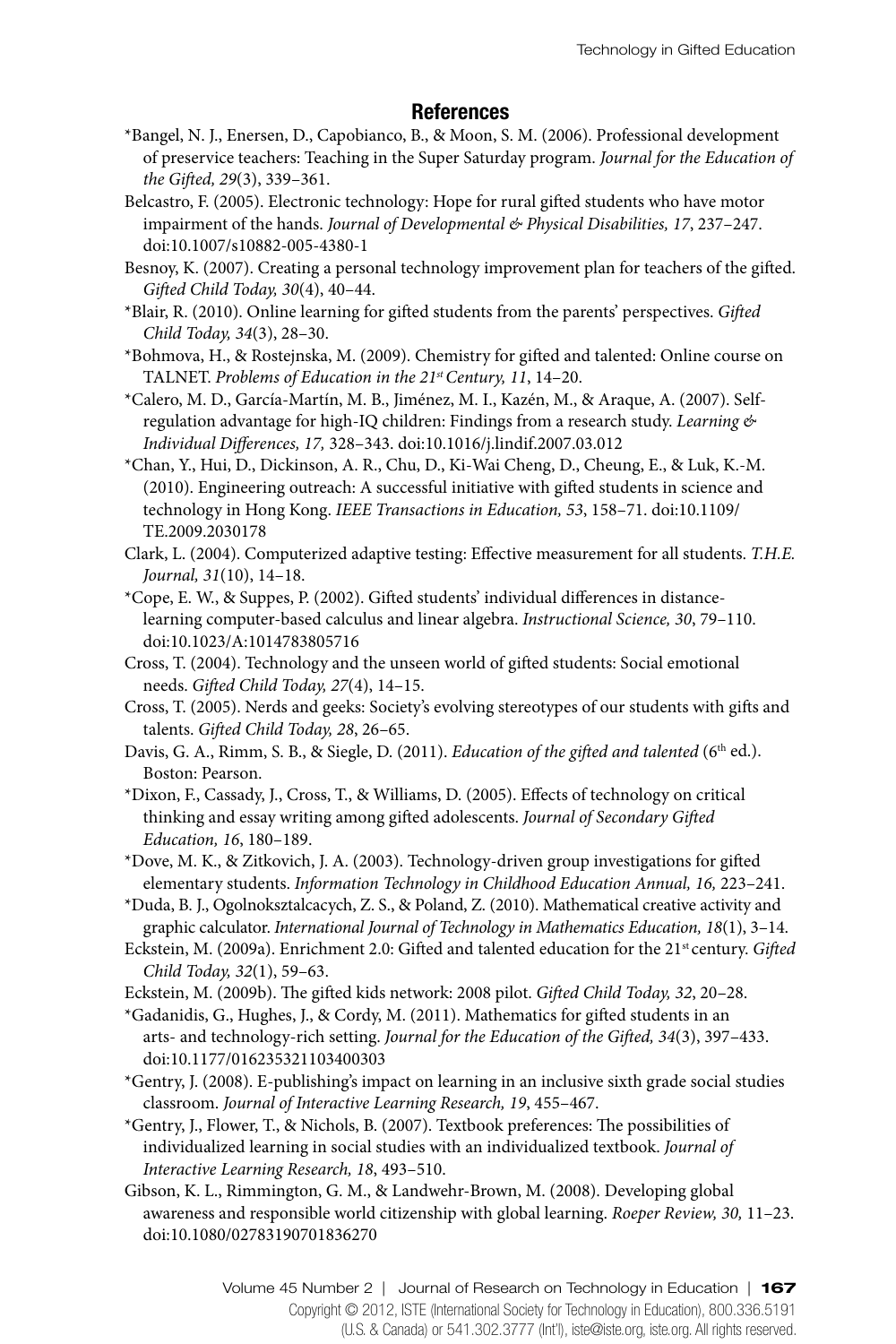- Gonsoulin, Jr., W. B., Ward, R. E., & Figg, C. (2006). Learning by leading: Using best practices to develop leadership skills in at-risk and gifted populations. *Education, 126,* 690–701.
- \*Greene, J. A, Moos, D. C, Azevedo, R., & Winters, F. I. (2008). Exploring differences between gifted and grade-level students' use of self-regulatory learning processes with hypermedia. *Computers & Education, 50*, 1069–1083. doi:10.1016/j.compedu.2006.10.004
- \*Grimes, D., & Warschauer, M. (2008). Learning with laptops: A multi-method case study. Journal of Educational Computing Research, 38, 305–332. doi:10.2190/EC.38.3.d.
- Heilbronner, N. N. (2009). Jumpstarting Jill. *Gifted Child Today, 32*(1), 46–54.
- \*Igo, L. B. & Kiewra, K. A. (2007). How do high-achieving students approach Web-based copy and paste note taking? Selective pasting and relative learning outcomes. *Journal of Advanced Academics, 18*, 512–29.
- \*Kahveci, M. (2010). Students' perceptions to use technology for learning: Measurement integrity of the modified Fennema-Sherman attitudes scales. *The Turkish Online Journal of Educational Technology, 9*, 185–201.
- \*Liu, M. (2004). Examining the performance and attitudes of sixth graders during their use of a problem-based hypermedia learning environment. *Computers in Human Behavior, 20,*  357–379. doi:10.1016/S0747-5632(03)00052-9
- Maddux, C. D. (Ed.). (2009). *Research highlights in technology and teacher education 2009.*  Chesapeake, VA: Society for Information Technology and Teacher Education.
- Maddux, C. D., Gibson, D., & Dodge, B. (Eds.) (2010). *Research highlights in technology and teacher education 2010.* Chesapeake, VA: Society for Information Technology and Teacher Education.
- Martin, S., Diaz, G., Sancristobal, E., Gil, R., Castro, M., & Peire, J. (2011). New technology trends in education: Seven years of forecasts and convergence. *Computers and Education, 57*, 1893–1906.
- National Association for Gifted Children. (NAGC). (2010). *Pre-K–Grade 12 gifted programming standards.* Retrieved from http://www.nagc.org/index.aspx?id=546
- \*Ng, W., & Nicholas, H. (2010). A progressive pedagogy for online learning with highability secondary school students: A case study. *Gifted Child Quarterly, 54,* 239–251. doi:10.1177/0016986209355973
- Nugent, S. A. (2001). Technology and the gifted: Focus, facets, and the future. *Gifted Child Today, 24*(4), 38–45.
- \*Olszewski-Kubilius, P., & Lee, S. (2004). Gifted adolescents' talent development through distance learning. *Journal for the Education of the Gifted, 28*, 7–35. doi:10.1080/02783190409554261
- Renzulli, J. S., & Reis, S. M. (2005). A technology based program that matches enrichment resources with student strengths. *International Journal of Emerging Technologies in Learning, 2*(3). Retrieved May 1, 2011, from http://online-journals.org/i-jet/about/index
- Schneider, J. (2009). Besides Google: Guiding gifted elementary students onto the entrance ramp of the information superhighway. *Gifted Child Today, 32*(1), 27–31.
- Shaunessy, E. (2005). Assessing and addressing teachers' attitudes toward information technology in the gifted classroom. *Gifted Child Today, 28*(3), 45–53.
- \*Shaunessy, E. (2007). Attitudes toward information technology of teachers of the gifted: Implications for gifted education. *Gifted Child Quarterly, 51*, 119–135.
- Sheffield, C. C. (2007). Technology and the gifted adolescent: Higher-order thinking, 21st century literacy, and the digital native. *Meridian, 10,* 5. Retrieved from http://www.ncsu. edu/meridian/sum2007/gifted/index.htm
- Siegle, D. (2002). Creating a living portfolio: Documenting student growth with electronic portfolios. *Gifted Child Today, 25*(3), 60–64.
- Siegle, D. (2003). Technology: Mentors on the net: extending learning through telementoring. *Gifted Child Today, 26*(4), 51–54.
- Siegle, D. (2007). Podcasts and blogs: Learning opportunities on the information highway. *Gifted Child Today, 30*(3), 14–19.

168 | Journal of Research on Technology in Education | Volume 45 Number 2 Copyright © 2012, ISTE (International Society for Technology in Education), 800.336.5191 (U.S. & Canada) or 541.302.3777 (Int'l), iste@iste.org, iste.org. All rights reserved.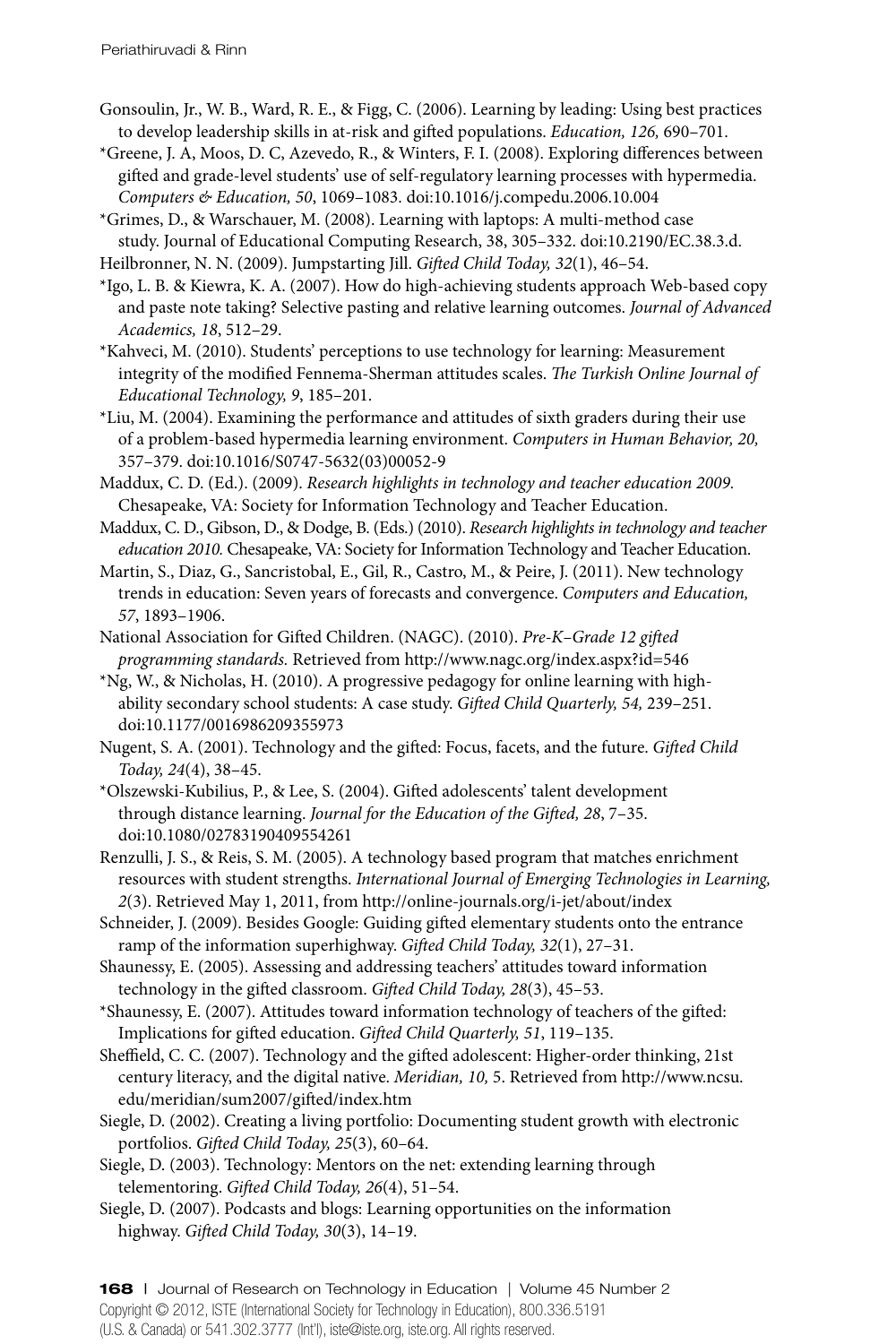- Siegle, D. (2010). Cyberbullying and sexting: Technology abuses of the 21<sup>st</sup> century. Gifted *Child Today, 33*(4), 14–16.
- \*Steiner, H. H. (2006). A microgenetic analysis of strategic variability in gifted and averageability children. *Gifted Child Quarterly, 50*, 62–74. doi:10.1177/001698620605000107
- \*Wallace, P. (2009). Distance learning for gifted students: Outcomes for elementary, middle, and high school aged students. *Journal for the Education of the Gifted, 32*, 295–320.
- Weber, C. L., & Cavanaugh, T. W. (2006). Promoting reading: Using eBooks with gifted and advanced readers. *Gifted Child Today, 29*(4), 56–63.
- \*Yun, K., Chung, D., Jang, B., Kim, J. H., & Jeong, J. (2011). Mathematically gifted adolescents have deficiencies in social valuation and mentalization. *PloS One, 6*(4), e18224. doi:10.1371/ journal.pone.0018224
- *\* Articles included in the literature review.*

Manuscript received January 10, 2012 | Initial decision March 7, 2012 | Revised manuscript accepted August 23, 2012